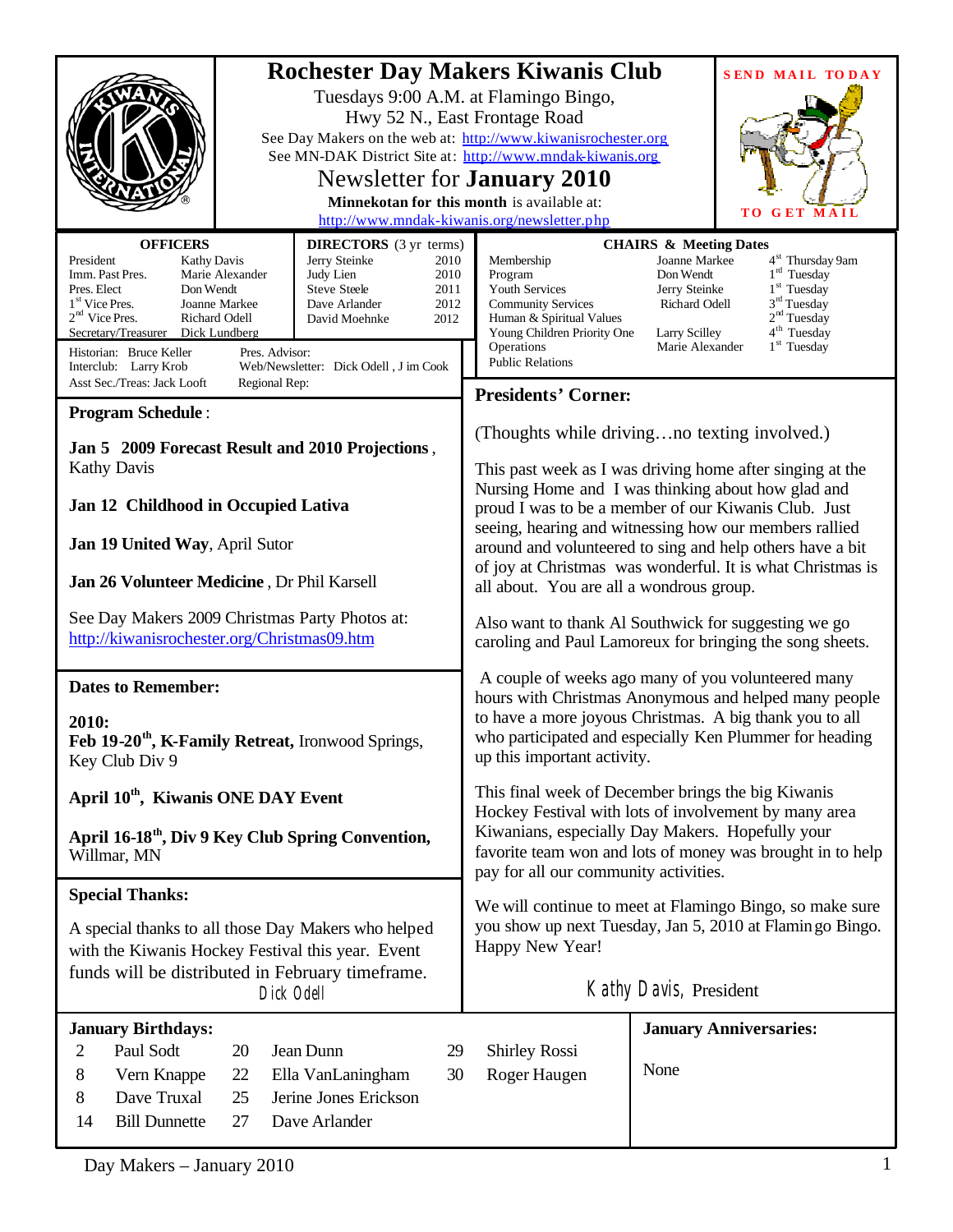# **Secretary/Treasurer's Report - Nov'09**

| <b>Bank Balance 11/30/09:</b>  |    | \$17,169.40 |
|--------------------------------|----|-------------|
| <b>Administrative Account:</b> |    | \$15,934.11 |
| Service Account:               | S. | 864.94      |
| Hockey/YCPO:                   | S. | 21.60       |
| Bike Repair:                   | \$ | 86.75       |
| Key Club                       | \$ | 262.00      |

**Day Makers on leave:**Marv Anderson, Dick Hall, Merlyn Jeche, Ron King, Sara King

**November Service Hour Statistics:** 579 hours by 54 members, 63% Participation.

### **December 1, 2009 and December 8, 2009 Board Meeting Highlights:**

The board discussed the options that have come up, so far, for a new meeting site. The Elks Club will charge us \$50 per meeting which includes coffee and cookies. The type of table could change from week to week, from round to rectangular. Pax Christi Church would be willing to host us at \$300 per quarter. As discussed at the November board meeting, we can continue to meet at Flamingo Bingo, but in the main bingo hall.

The board approved a motion that will have us continue to meet at Flamingo Bingo by moving into the main bingo hall for a trial period, while continuing to look at alternative sites and keeping our options open for a future move.

The board approved sponsoring a Builders Club at Gage School with the Boys and Girls Club.

Our Treasurer is concerned that the club will not have sufficient service income to support our service projects this year. We have lost some of our best fund raisers like the calendar project, and have not replaced them. Ideas brought up were more restaurant events like we did at the Outback, and loose change jugs that members can fill at home and bring in when full. Dave Moehnke will pursue the restaurant idea, and the loose change idea will be proposed after the first of the year.

The board will continue to look for alternative meeting sites. (Continued on page  $3\rightarrow$ )

# **Kiwanis Mission Statement:**

**Kiwanis is a global organization of volunteers dedicated to changing the world one child and one community at a time.**

# **Kiwanis International One Day Event:**

The power of One Day…

A lot can happen in one day. A lot will happen on **Kiwanis One Day**, April 10, 2010:

# • **Service**

Kiwanis One Day projects aren't just token acts of goodness. Clubs worldwide have planned major activities that will change their communities. Collectively, those countless hours of hands-on service will make a difference in the world.

# • **PR**

These projects attract news media coverage .

# • **Membership**

People want to join clubs that are making an impact, and that's what Kiwanis One Day is all about.

# • **Fellowship**

With so much Kiwanis service going on, there'll be plenty of opportunities for interaction with Circle K, Key Club and other Kiwanis-family members.

To get the most of your Kiwanis One Day experience, plan now.

[http://www.kiwanisone.org/Pages/Resources/default.aspx?](http://www.kiwanisone.org/Pages/Resources/default.aspx?PageID=209) PageID=209

# **Christmas 50's Web Music:**

Click this URL for 1950's Christmas Music by the likes of Bing Crosby, Perry Como, Gene Autry, Andrew Sisters, Johnny Mathias, Dean Martin, Nat King Cole . And more!

[http://heavens-gates.com/50s/50s\\_christmas.html](http://heavens-gates.com/50s/50s_christmas.html)

### **Program Committtee:**

We meet the  $1<sup>st</sup>$  Tuesday of the month which will be January 5th this month to discuss Program for the following month. We'll meet after the formal meeting. If anyone has any concerns or suggestions, whether on the committee or not, please feel free to join us.

In February Sally and I will be out of town for two weeks so we would like to work on March presenters also.

Don Wendt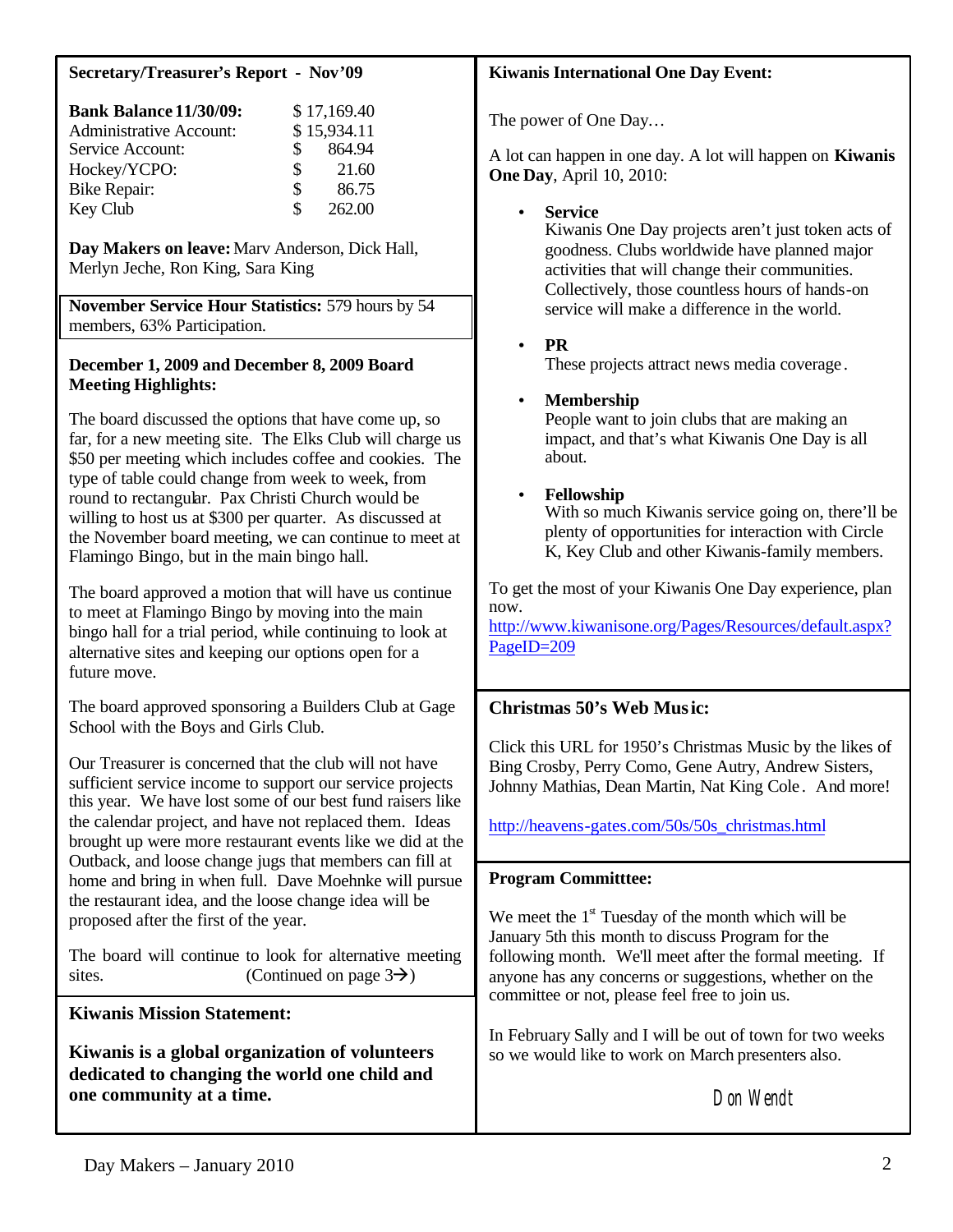# **COMMITTEE REPORTS**

**Membership-** Our membership is currently at 84, we have one prospect ready to join and two potential members.

**Program-** Christmas party will be next week, Social Security on 12/22, and Physical Therapy on 12/29.

**Operations**- Marie Alexander will be out for awhile, and someone else will have to chair the committee in her absence.

**Public Relations-** The Post Bulletin printed a listing of the new club officers. Bob Nowicki has some ideas concerning club publicity. Kathy has talked to Randy Chapman at the Post Bulletin on getting publicity for the Kiwanis Clubs and our involvement with the Tax Program.

**Human & Spiritual Values-** The invocation sign-up for the first quarter will be passed on a clip board.

**Youth Services-** The committee is attempting to get the other Kiwanis Clubs in Rochester to contribute to and participate in our youth projects.

**IDD-** There will be a new International Service Project announced at the 2010 Kiwanis International Convention. It will replace IDD. Feeding the Children International is in the running as a possible choice.

Richard Lundberg Secretary/Treasurer

### **Web Humor – Oxymorons:**

1. Is it good if a vacuum really sucks?

2. Why is the third hand on the watch called the second hand?

3. If a word is misspelled in the dictionary, how would we ever know?

4. If Webster wrote the first dictionary, where did he find the words?

5. Why do we say something is out of whack? What is a whack?

6. Why does "slow down" and "slow up" mean the same thing?

7. Why does "fat chance" and "slim chance" mean the same thing?

8. Why do "tug" boats push their barges?

Game Day: Nebraska -36, Arizona -0



#### **TIME**

Time moves rapidly, Too rapidly most of the time, Like right now. I want to remember the ride we took Across the Dakota plains in that old Model T. It was Christmas Eve. It was bitterly cold. We boys were bundled In winter coats, Mittens, And stocking caps Pulled snuggly Over our ears. A carpet of newly-fallen snow Lay smoothly atop the frozen earth. A full moon transformed The ever-changing landscape Into a dazzling whiteness. The trees and farm buildings Became stunning silhouettes. The heavens were radiantly blue. The stars were sparkling jewels Dancing to some heavenly tune. The air was fresh and brisk and clean. That glorious scene implanted Itself deeply in my youthful mind. Why? My Father stopped that Model T. He opened the door. He stepped out into God's matchless display. Spreading his arms as if he were absorbing it all, He said, "Children, look at what God has done For us on this Christmas Eve." I want time to stop. I want to behold again That wonderful scene of long ago.

> **Merle A. Dunn** Dec'09

---